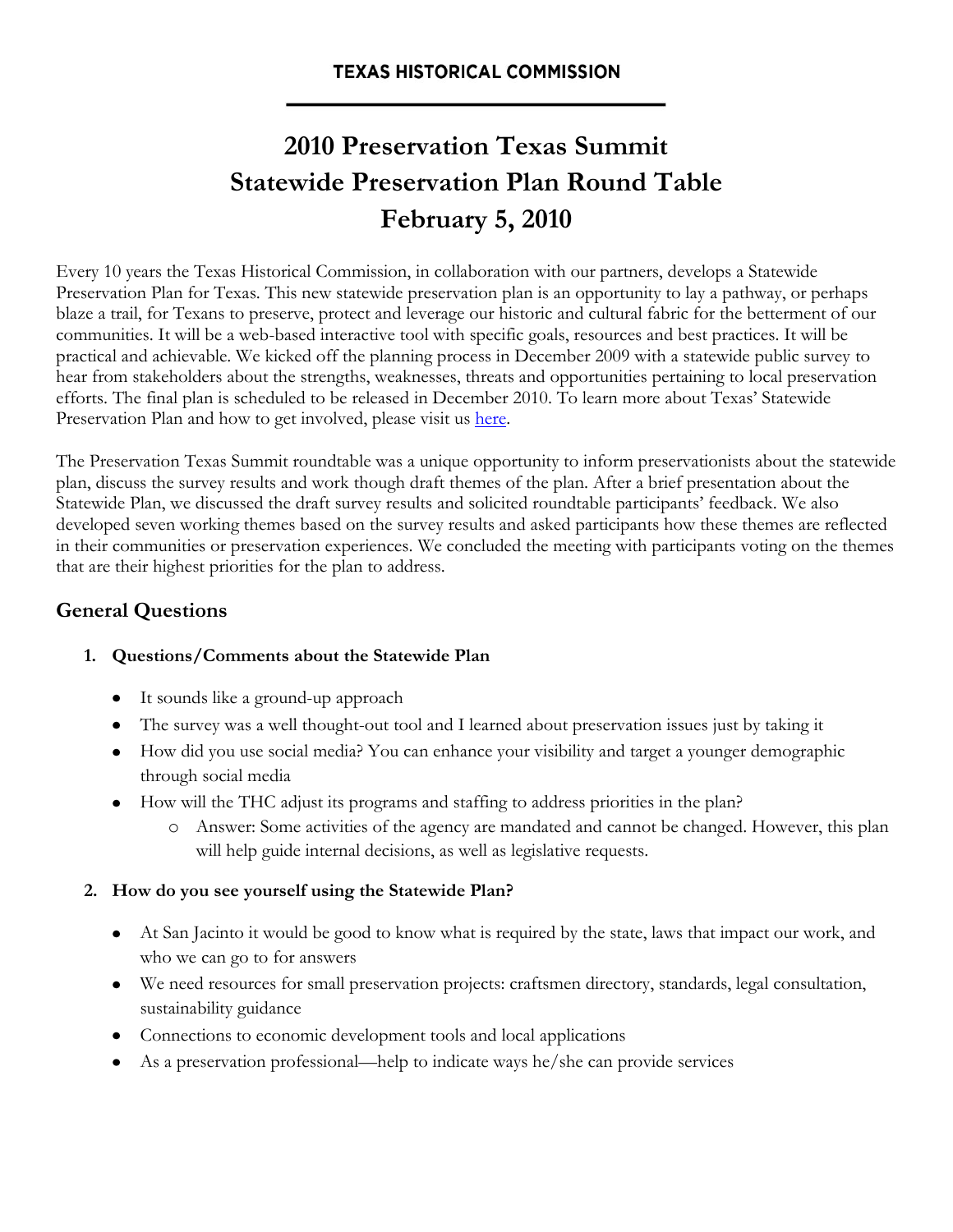#### **3. What survey results surprised you?**

- Results overlap local conditions
	- o Threatened downtown resources coupled with property rights issues
	- o Downtown Austin listed as a 2010 Preservation Texas Endangered Resource
- The demographic breakdown of who took the survey wasn't a surprise, but how to reach more diverse constituents?
	- o Reaching out to communities of color
		- African American radio, newspapers, Dallas South Blog
		- Hispanic TV Programming—need Spanish speaker
		- Tap into existing resources and multi-lingual preservation representatives
	- o Tapping into trades organizations
	- o Reaching development councils, real estate folks
- The perception and reality of preserving white history and how to change this
- Reaching people who want to preserve but don't know how or what to do
- Plan should address possible discrepancy between people's perceptions of problems with the actual problems

## **Working Themes of Statewide Plan**

The following themes were developed in response to the survey results and conversations with the Statewide Plan Advisory Council and THC staff. These are working themes and are intended to serve as a tool to delve deeper into the priority issues that impact preservation activities in Texas. After a brief presentation about each theme, participants were asked to comment on how these issues are reflected in their community or experiences. At the end of them meeting, folks voted on which themes were the highest priority for the plan to address.

## **1. The Information Landscape (preservation tools, resources, survey and inventory, communication)**

VOTES: 35

- Some information needs to be geared to the "average Joe"
- Priority need for statewide survey and inventory
	- o Very few people know where the resources are, as well as upcoming priorities of resources and districts
- Statewide plan that explains preservation resources that are available statewide (and from the "state")
- The power of GIS—knowing where the resources are
- Cultural Resource Management (and Section 106) integrated into information infrastructure  $\bullet$ 
	- o Lots of inventory and eligibility information generated that is not being used
- What's going to happen with the Atlas? Will it be improved?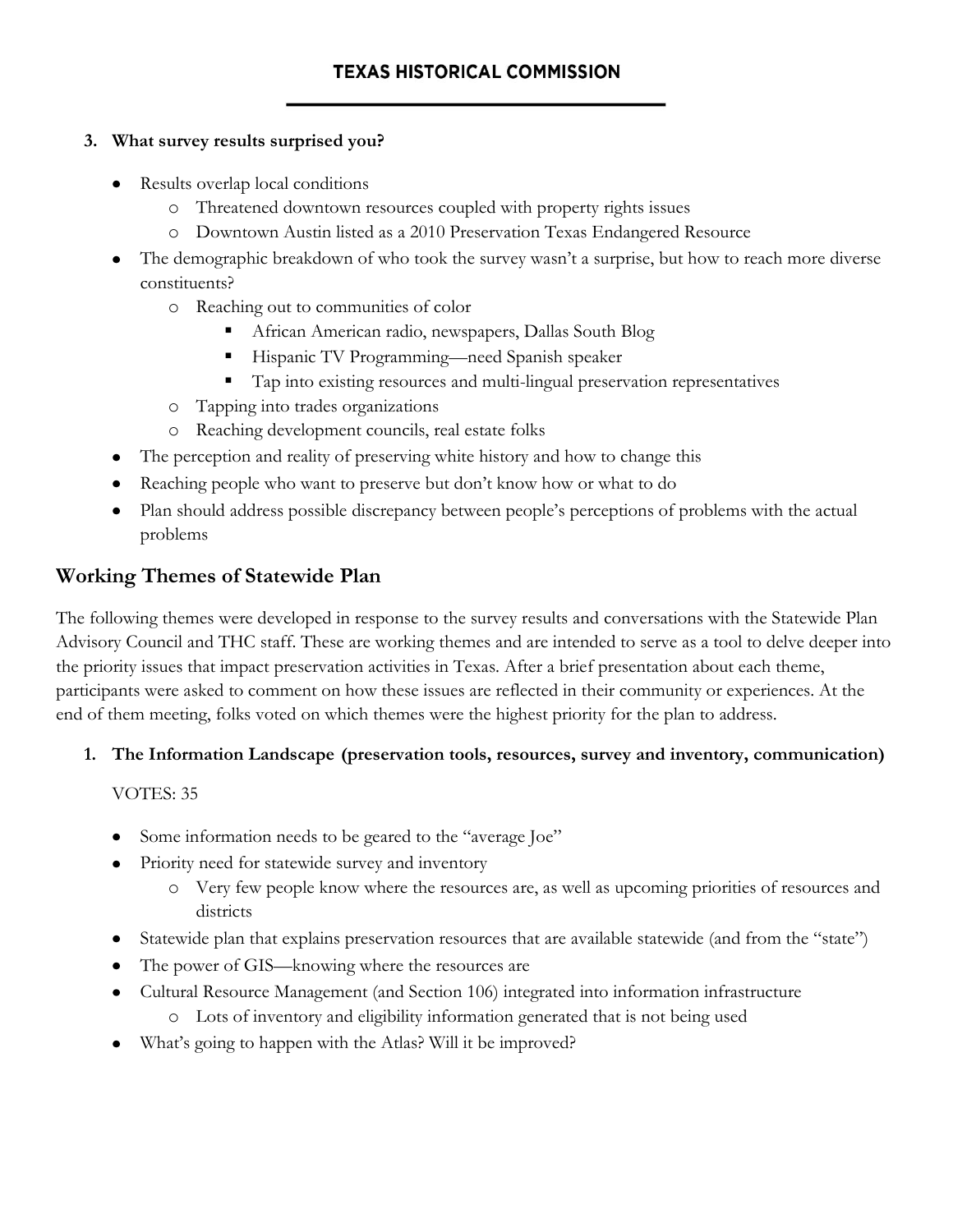## **2. Awareness and Understanding of the Tools and Value of Preservation**

## VOTES: 31

- Federal tools and resources to help local preservation efforts
- Tools for rural communities with no city infrastructure info
	- o Tools and resources for county government specifically
- Easy information for people to see the "option" of preservation
	- o E.g. instead of taking out old windows and replacing them with widows from a home improvement store
- Local landmark commission doesn't know how to deal with modernist resources
- Statewide plan as an educational plan that consolidates, highlights, compiles resources and information
- Messages need to address contesting values and seek to understand motivation of each
	- o Property rights
	- o Developers

## **3. Economic Development Incentives and/or Programs that Incorporate HP**

## VOTES: 27

- Job creation for younger folks—"Preservation Corps" similar to AmeriCorps
- Challenge of rehabbed properties that exceed local market value
- Projects must be geared toward local use and need and not just serve a tourist purpose  $\bullet$ 
	- o "Practical preservation"
	- o Example of Castroville and tourist development, where locals are priced out of market and any "non- historic" development is discouraged
- Connect historic highways and trails with places, buildings and rural resources so tours are easily accessible

## **4. Preservation as part of the Sustainability Equation**

# VOTES: 27

Cost of vacant lots and impact on center cities and small towns

# **5. Preservation Education (theme added by participants)**

# VOTES: 23

- Preservation professionals coming out of school with little resources to get a job in the field
- Professional Development and continuing education  $\bullet$
- Mentor Program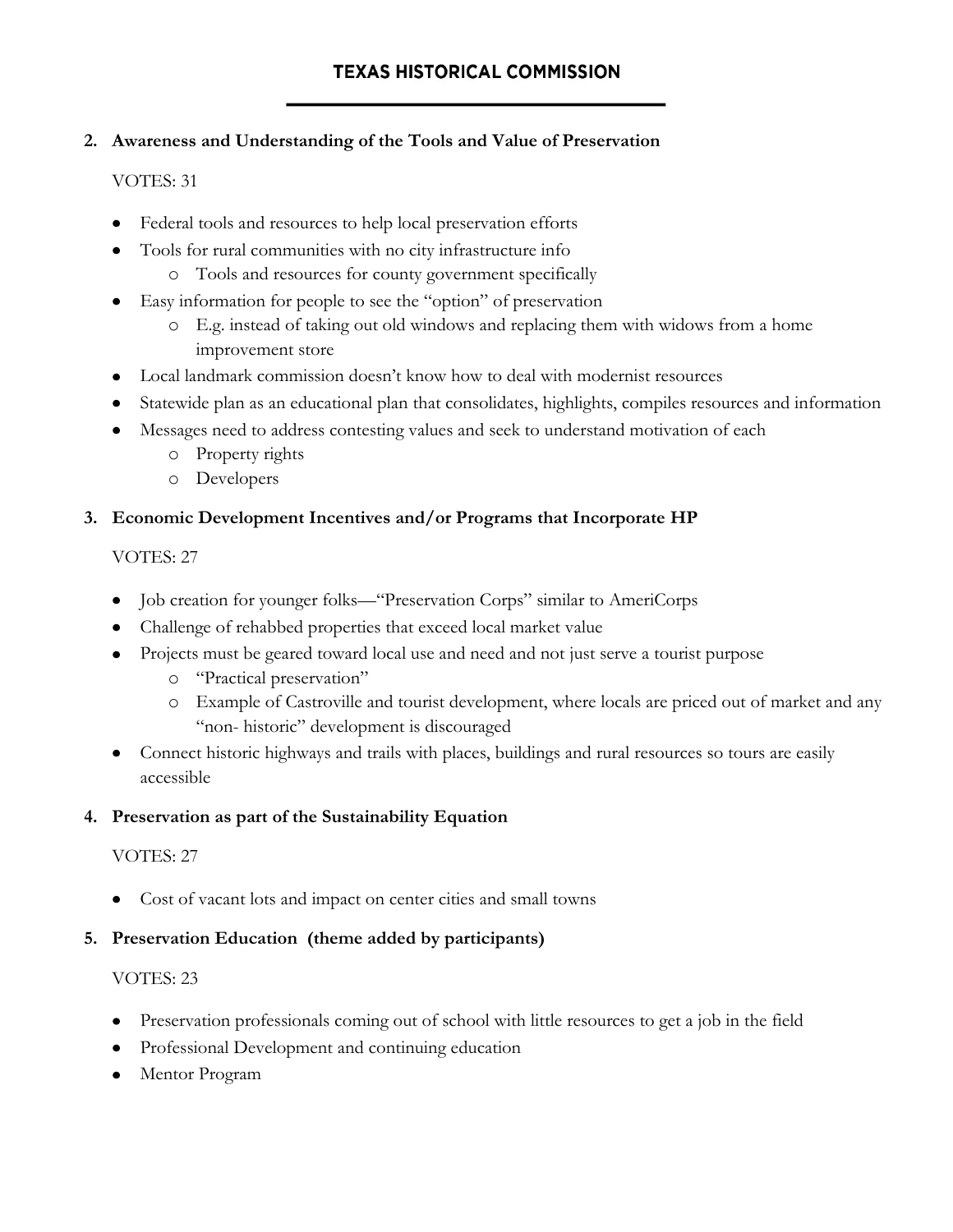## **6. Representing and Engaging Texas' Diverse Residents**

#### VOTES: 19

- Reaching out and engaging communities of color (see notes above on suggestions for how to do this)
- Importance of music/black musicians/places to hear music in black community
- Hotels and establishments where African Americans were integral in their operation prior to desegregation

#### **7. State and Local Preservation Laws**

#### VOTES: 18

- Also Federal Laws and Programs  $\bullet$
- County government issues  $\bullet$
- Goals and resources at state government level

#### **8. Support for Historic Housing and Homeowners**

#### VOTES: 10

- What does "historic" mean?
	- o Broad definition of historic
- Isolated projects—not districts  $\bullet$ 
	- o How can they get support and help
- Encourage remodeling and rehabilitation  $\bullet$ 
	- o Add value to towns
- Not enough encouragement of local survey and inventory
- Info on "parts" of houses
- Modernist buildings
- Cost of living in restored housing
	- o Property taxes
	- o More accessible information